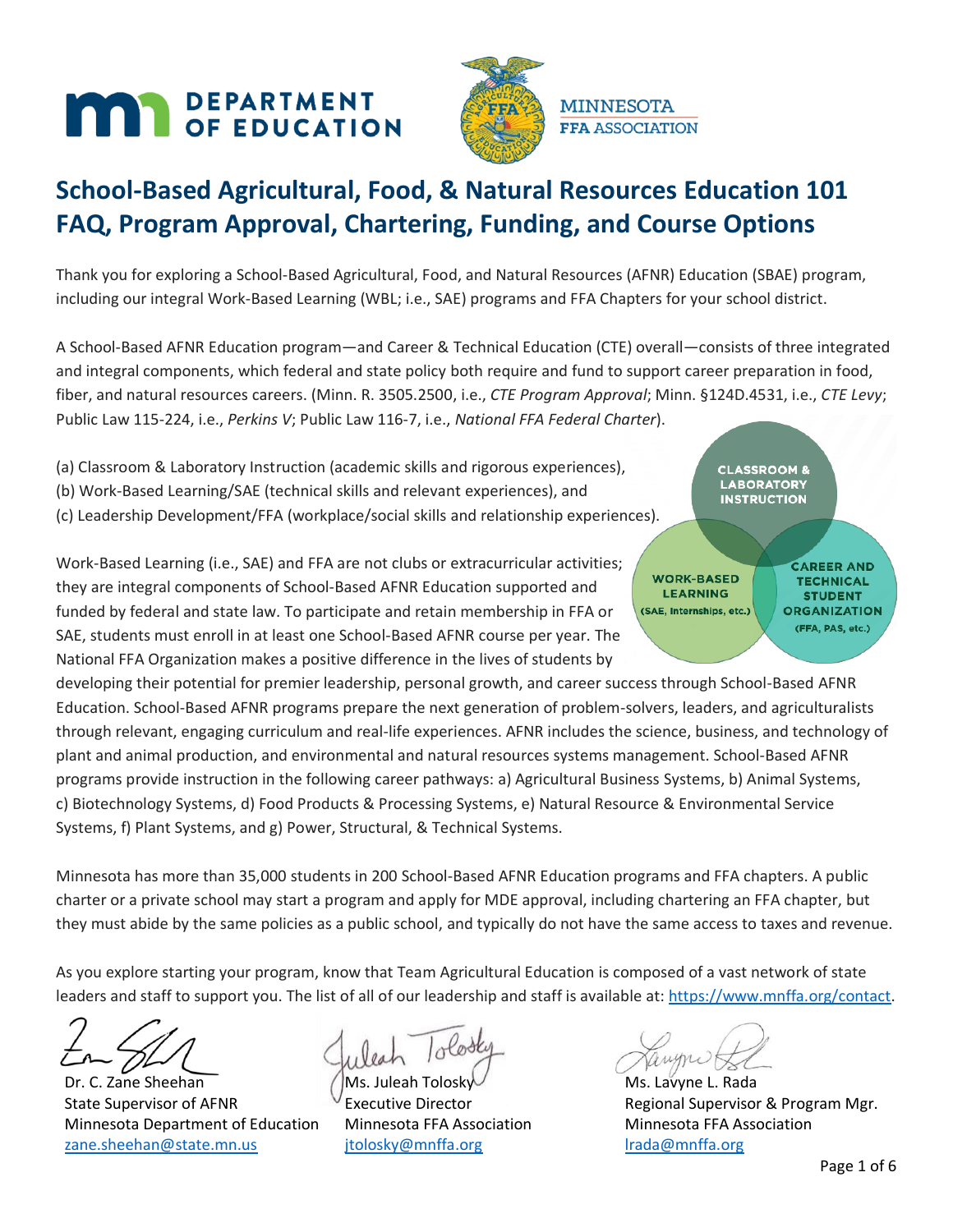## **CTE Program Approval for School-Based Agricultural, Food, and Natural Resources Education**

The first step in starting a School-Based AFNR Education program is CTE Program Approval through the Minnesota Department of Education (MDE). The state evaluates school districts for minimum criteria and qualifications using the CTE Program Approval process, which schools must renew and update once every five years (Minn. R. 3505.2500).

The application for CTE Program Approval is online at[: https://education.mn.gov/MDE/dse/cte/progApp/.](https://education.mn.gov/MDE/dse/cte/progApp/) There are five tabs on the application. MDE requires each School-Based AFNR program to meet the following criteria:

- *Tab 2 - Evidence*. The program must provide the following evidence, if not included within each syllabus.
	- o **Safety** policies for laboratory or shop classes.
	- o **Student leadership integral to the curriculum** through a chartered CTSO chapter of the Minnesota FFA Association or an alternate strategy that incorporates this instruction in all courses comprising the sequence. **FFA** opportunities should be assessable for all; ideally graded and without dues (Affiliation).
	- o Work-based learning/**SAE integral to the curriculum** and integrated into all courses that is assessable to all students, ideally for a grade (SAE for All).
- *Tab 3 - Licensure.* The teacher must be **CTE-Agriculture, Food, and Natural Resources licensed** [\(010100](https://mn.gov/pelsb/assets/Agricultural%20Education%20_%20Accessible%2012_2015_tcm1113-324464.docx) code); MDE strongly recommends the AFNR teacher be Work-Based Learning (WBL) licensed (160000 [license code\)](https://mn.gov/pelsb/assets/Teacher%20Coordinators%20of%20Work-Based%20Learning_tcm1113-324535.docx).
- *Tab 4 - Courses.* Courses should align to a logical sequence within AFNR pathways, code to MDE's approved CTE courses (See pages 5 and 6, *Table C*), and the program must provide a syllabus for each course, including:
	- o **AFNR national standards** (or locally designed standards using state frameworks).
	- o Any relevant **certifications**, technical skill attainments, dual credit/college preparation, or CASE credit.
- *Tab 5 - Industry Advisory Committee.* Use of a **local AFNR advisory committee** (7-11 members; at least 50% of members representing local AFNR business/industry; should include some student or community leadership).

Programs will provide evidence of the required components of program approval at minimum in their syllabi. Most programs pull FFA and SAE reports from AET, and submit any supplemental safety, FFA, and SAE materials they use in classes, along with each course syllabus. A dummy or fake syllabus made just for program approval is not appropriate; programs should submit/revise their actual syllabi and materials used in their classes.

#### **MAAE Program Approval Resource Drive**

The Minnesota Association of Agriculture Educators (MAAE) has created a resource—supported by MDE—to make the Program Approval process easier and take less time. Within the linked resource drive is:

- a Guide that walks schools through the program approval process,
- an Example Application, representing what most program's final application will resemble, and
- Resource folders of example forms of evidence others have shared for syllabi, safety, leadership, and WBL.

#### The Drive is online at: <https://www.mnffa.org/programapproval> [https://mnffa-my.sharepoint.com/:f:/g/personal/admin\\_mnffa\\_org/Eg5HyKuvU4lFs-Q2YKrQeqQB8j1GjnfhndXyvYT5I\\_ws8g?e=25qLY8](https://mnffa-my.sharepoint.com/:f:/g/personal/admin_mnffa_org/Eg5HyKuvU4lFs-Q2YKrQeqQB8j1GjnfhndXyvYT5I_ws8g?e=25qLY8)

#### **Minnesota Teacher Induction Program**

MDE strongly encourages all new, first year and any Tier 1 or 2 School-Based AFNR Education teachers to participate in the Teacher Induction Program (TIP) through Team Ag Ed and the University of Minnesota. The Minnesota Legislature funds the program, which is free for teachers to participate in, offering mentoring, professional development, and curriculum resources. There is a 93% retention rate between years one and two for teachers who participate in TIP. More information is online at: [https://ag-ed.cfans.umn.edu/tip.](https://ag-ed.cfans.umn.edu/tip)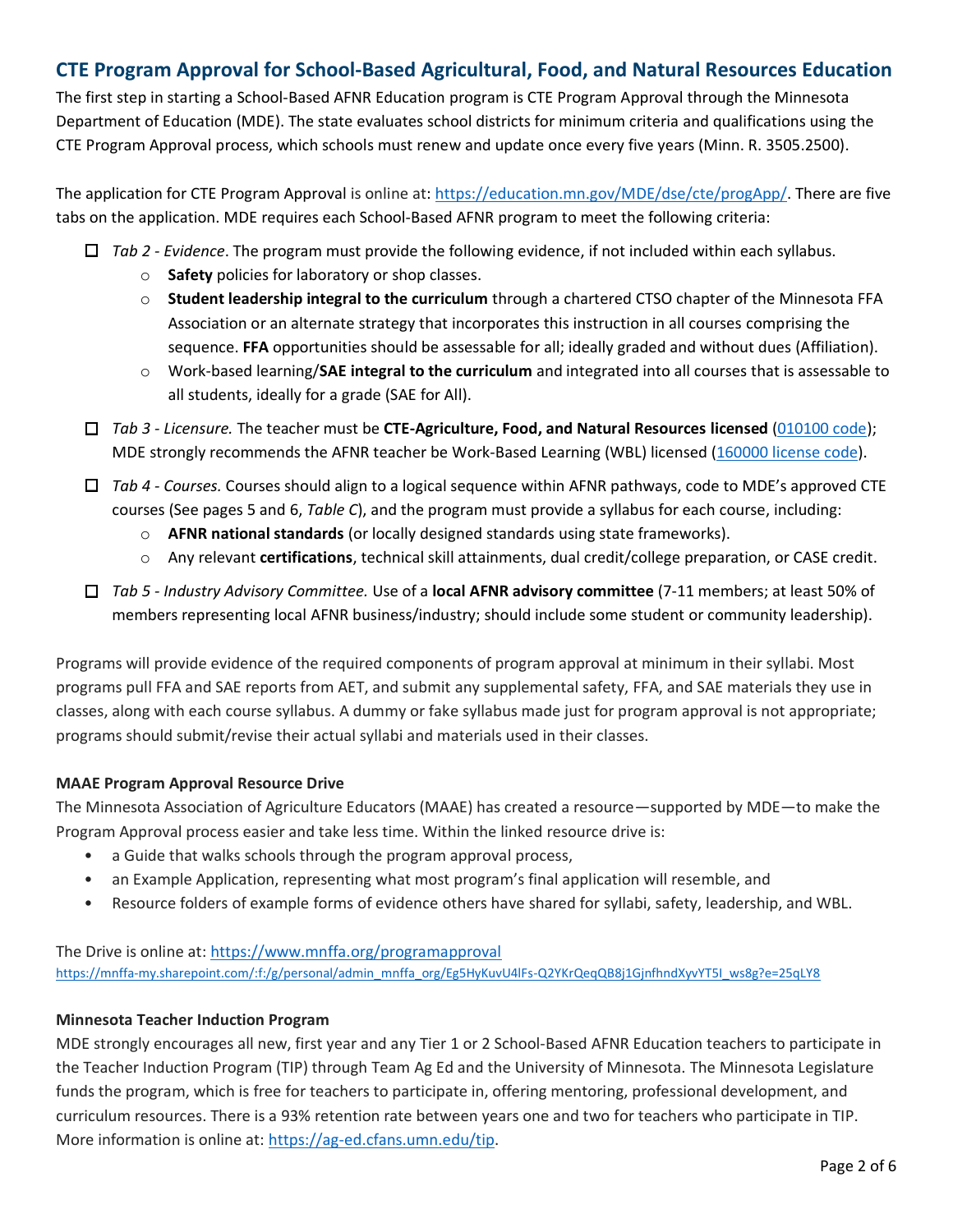## **CTE Program Approval for a School-Based AFNR Education, Continued**

#### **Minnesota Association of Agriculture Educators (MAAE)**

Finally, we encourage all AFNR teachers at both the secondary and post-secondary level to participate and engage in the state's AFNR professional organization: MAAE. The organization seeks to advance AFNR and promote the professional interests and growth of agriculture and natural resources teachers, as well as recruit and prepare students who have a desire to teach. Membership benefits assist members in growing professionally and in becoming more effective teachers. MAAE is committed to developing professional pride, to nourishing a spirit of unity among teachers, and to recognize members for conducting outstanding programs. MAAE works with legislation affecting School-Based AFNR Education in Minnesota and assists in the development of educational priorities and strategies.

### **Chartering an FFA Chapter**

An FFA chapter requires an MDE approved School-Based AFNR Education program to operate. The Minnesota FFA Association will not charter an FFA chapter unless there is adequate evidence (or evidence of plan) for the required elements of program approval. If a program ever lapses in program approval, the FFA chapter is immediately suspended.

Once a district has submitted program approval and received a tentative confirmation from the State Supervisor of Agricultural, Food, and Natural Resources Education and FFA State Advisor, the program may submit a charter application. The application for Chartering an FFA Chapter is online at: [http://www.mnffa.org/how-to-join/.](http://www.mnffa.org/how-to-join/)

Submission of an application affirms that students enrolled in AFNR courses have organized for the purposes of applying for membership within the Minnesota Association of the National FFA Organization. The local program must submit:

- $\Box$  An adopted a constitution (almost never changes) and bylaws (uncommonly changes).
	- $\circ$  The constitution should be concise and simple. It should state that it is a local chapter of the national and state organizations, follows their constitutions and rules (which contains the object of the organization, qualifications of membership, officers positions, and required annual business meetings/banquet) and how to amend the constitution. A local constitution or bylaws may not conflict with either the national or state provisions. A constitutional should require a 2/3 vote to amend.
	- $\circ$  The bylaws should include any unique mission or goals of the local chapter, additional officer positions unique to the program, officer duties and election procedures, committee operations, meeting procedures, the membership fees/structure and any additional local fees, and the parliamentary governance of the organization. The bylaws should require a 2/3 vote to amend.
	- o The standing rules include any other specific policies, customs, and practices of the chapter. Standing rules should require a majority vote to amend. The chapter does not need to submit this to the state.
- $\Box$  The name and signature of each officer: President, Vice President, Secretary, Treasurer, Reporter, and Sentinel.
- $\Box$  The name, file folder number, and signature of each licensed AFNR instructor/FFA advisor.
- $\Box$  The name and signature of the school principal, including their acknowledgment and commitment to support a comprehensive, integrated model of School-Based AFNR Education including a) Classroom and Laboratory Instruction, b) Work-Based Learning and Experiential Learning (SAE), and c) Leadership Development (FFA).
- $\Box$  A program of activities (strategic plan, goals, and calendar of events) completed within the online AET system.

#### **FFA Chartering Resources**

A sample constitution and bylaws, as well as a signature page, and resources for FFA strategic planning are online at: [http://www.mnffa.org/chapter-resources.](http://www.mnffa.org/chapter-resources)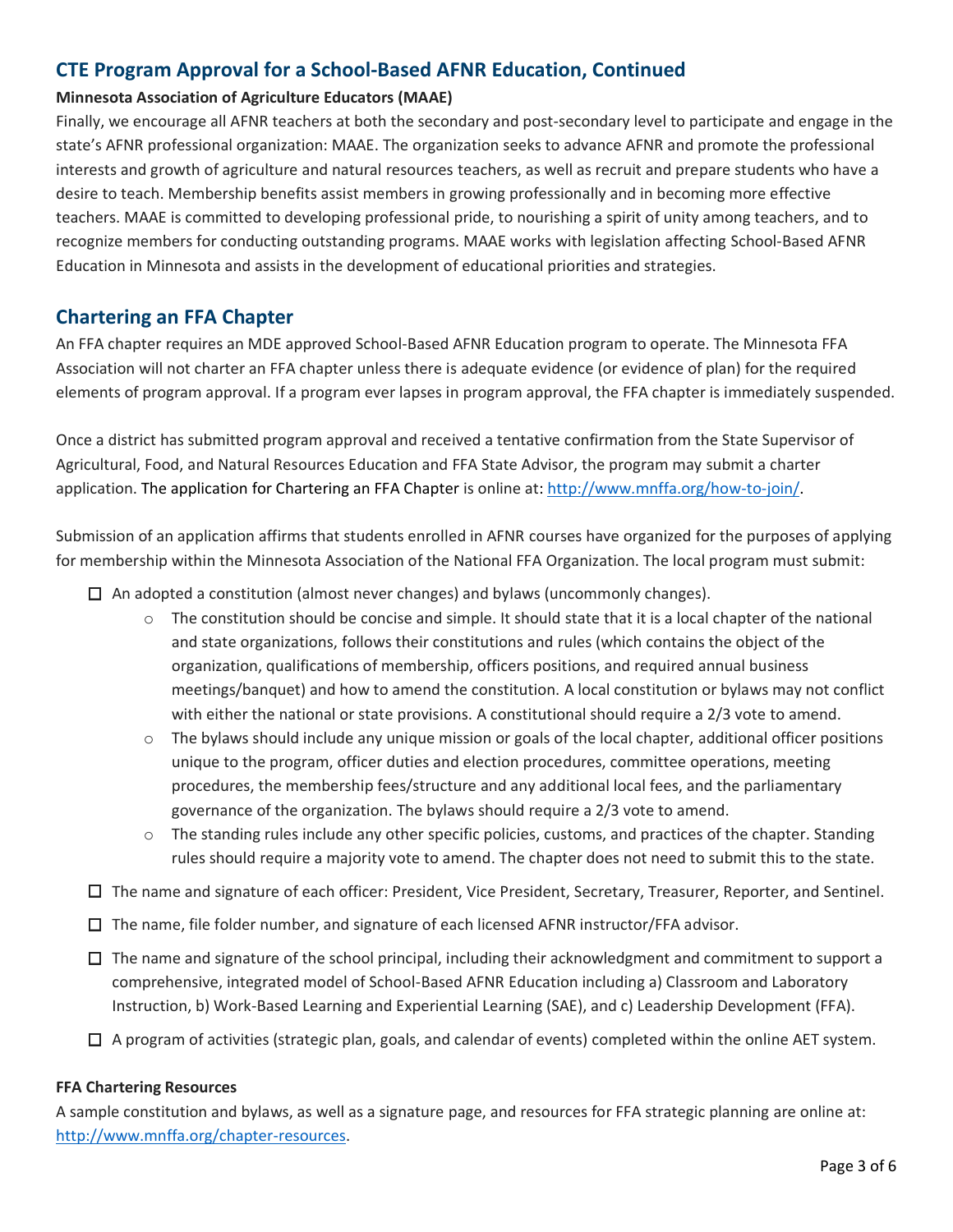## **Funding Sources for School-Based AFNR Education Programs**

#### **Federal Perkins V (Public Law 115-224)**. <https://education.mn.gov/MDE/dse/cte/pol/perk/>

• Perkins V improves and expands services for students enrolled in CTE programs. It provides an increased focus on the academic achievement of CTE students, strengthening the connections between secondary and postsecondary education, and improving state and local accountability. Minnesota receives about \$18 million; split \$9 million to the secondary level. Each consortium's allocation procedure varies, but *AFNR programs can often access between \$1,000 to several thousands of dollars per year* for innovative equipment, work-based learning opportunities, teacher recruitment efforts, career exploration, and local needs assessment.

#### **Minnesota CTE Levy (Minn. §124D.4531)**. <https://education.mn.gov/MDE/dse/cte/pol/levy/>

- The CTE Levy is a permissive levy that allows for reimbursement from the state of up to 35% of a school district's CTE expenses. Schools submit estimated CTE expenditures for the coming school year to the MDE typically in summer or early fall. *The average reimbursement per School-Based AFNR program was \$25,000.*
	- o Districts should report ALL eligible expenses, such as teacher salary (including extended contracts, but not benefits), travel, professional development, and operational supplies budget (not equipment).
	- o Districts should report all CTE programs that have completed Program Approval.
	- o Teacher must hold the appropriate CTE license to be eligible for Program Approval and CTE Levy.

#### **Minnesota Agricultural Education Summer Grant**. <https://education.mn.gov/MDE/dse/grants/>

- The MN legislature appropriates \$250,000.00 in state funding available to MDE for school districts, including charters, intermediates, and education districts with current MDE-approved agriculture programs. Schools may use grant funds to pay for licensed agricultural education teachers for an agriculture program during the summer to work with high school students in extended programs. *The average program received \$6,500.*
	- o Schools must provide a one-to-one dollar match.
	- $\circ$  Grant funding supports one-half of up to three licensed agriculture teachers' salaries and benefits for up to 40 working days each for one summer program.
	- o Priority is given to new programs, first time applicants, and schools serving populations of students who are historically marginalized or underserved within AFNR.
- Applications are due in November/December of each year. Search "Agricultural Education Summer Grant" on the Minnesota Department of Education's grant website.

#### **MAELC Strategic Initiative Grants**: [http://mn.gov/maelc/grants/strategic\\_initiatives\\_grants.html](http://mn.gov/maelc/grants/strategic_initiatives_grants.html)

• MAELC's Strategic Initiative grants support programming for agriculture, food, and natural resources (AFNR) education at the primary, secondary, and post-secondary levels. Applications due April 15 and November 15. *Over the last five years, awards ranged from \$1,100-\$15,000, with an average award amount of \$7,000*.

A public charter may apply for Perkins funding (if they are a member of a consortium), the Summer Grant, and MAELC programs; they are typically are not eligible for CTE Levy as they do not have district to levy or tax. A private school is not eligible for Perkins, Levy, or the Summer Grant, but may apply for MAELC grants.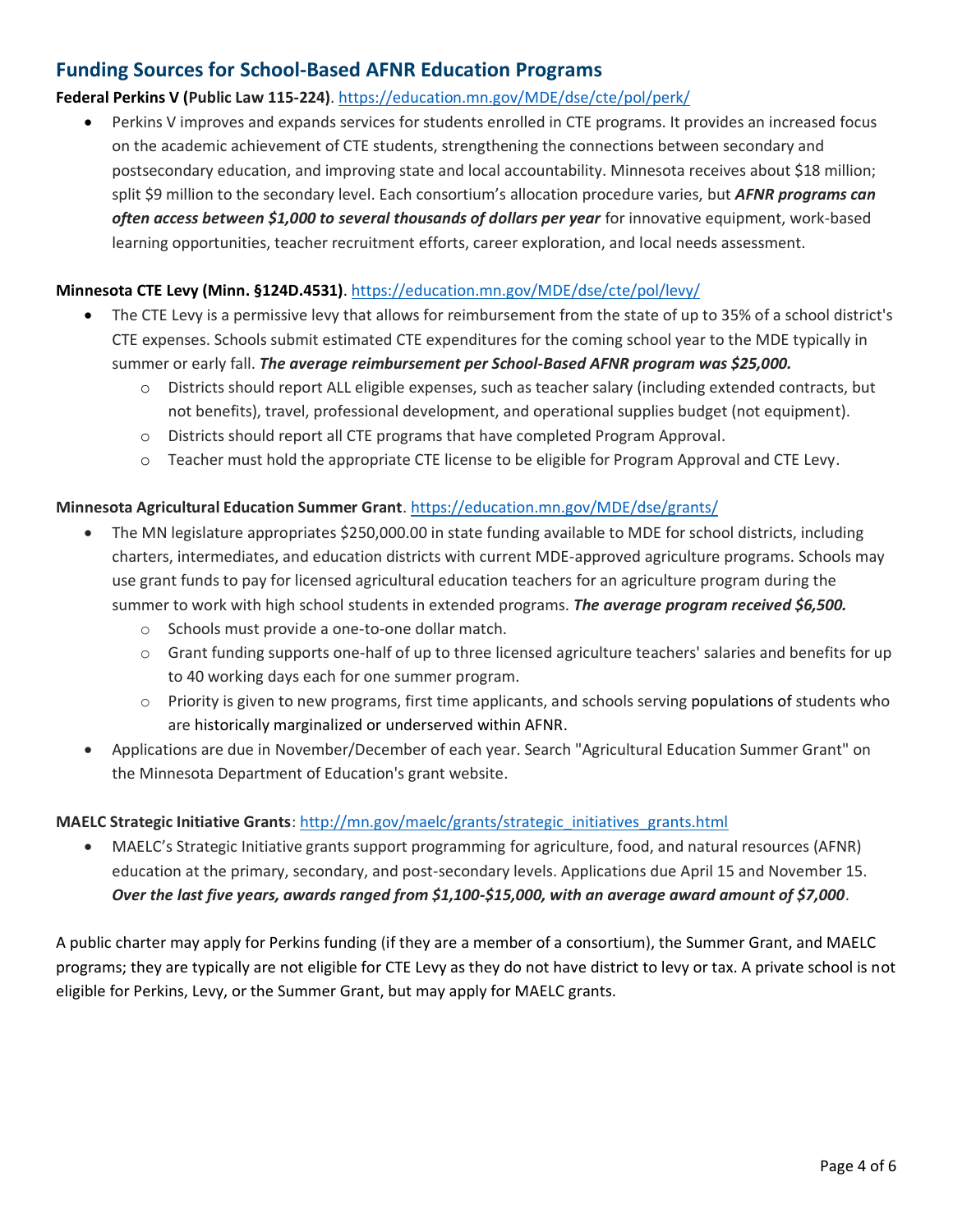## **Courses Schools May Offer with an AFNR Combined Program (019901) AFNR 010100 & WBL 160000 Licenses**

#### **AFNR Introduction and Exploration**

- 01. Principles of Ag., Food, and Natural Resources
- 02. Adv. Principles of Ag., Food, and Natural Resources

#### **Agribusiness Systems**

- 05. Agribusiness and Farm Business Management
- 06. Adv. Agribusiness and Farm Business Management
- 07. Agricultural Economics
- 08. Ag. and Applied Economics (Economics Credit)
- 09. Agribusiness Finance and Accounting

#### **Animal Systems**

- 15. Animal Science and Small Animal Care
- 16. Advanced Animal Science and Large Animal Care
- 17. Animal Biology (Science-Elective Credit)
- 18. Advanced Animal Biology (Science-Elective Credit)
- 19. Equine Science
- 20. Livestock and Poultry Production
- 21. Livestock, Poultry, & Equine Ops. (WBL: School Farm)

#### **Plant Systems**

- 30. Plant Science and Horticulture
- 31. Advanced Plant Science and Horticulture
- 32. Plant Biology (Science-Elective Credit)
- 33. Advanced Plant Biology (Science-Elective Credit)
- 34. Soil Chemistry (Chemistry Credit)
- 35. Crop Production and Agronomy
- 36. Garden & Crop Operations (WBL: School Farm)

#### **Natural Resources, Energy, and Environmental Service Systems**

- 45. Energy and Natural Resources Science
- 46. Advanced Energy and Natural Resources Science
- 47. Energy & Nat. Resources Ecology (Sci-Elective Credit)
- 48. Adv. Energy & Nat. Res. Ecology (Sci-Elective Credit)
- 49. Wildlife, Fisheries, and Ecology Management
- 50. Adv. Wildlife, Fisheries, and Ecology Management
- 51. Water Treatment and Environmental Services

#### **Power, Structural, and Technical Systems**

- 60. Agricultural Power Systems Technology
- 61. Agricultural Physics (Physics or Math Credit)
- 62. Agricultural Manufacturing
- 63. Advanced Agricultural Manufacturing
- 64. Agricultural Construction
- 65. Advanced Agricultural Construction
- 66. Agricultural Electricity and Plumbing
- 03. Principles of AFNR Biology (Science-Elective Credit)
- 04. Adv. Principles of AFNR Biology (Sci-Elective Credit)
- 10. Agribusiness Sales
- 11. Agribusiness Marketing
- 12. Agricultural Communications and Journalism
- 13. Agricultural Education, Research, and Development
- 14. Specialty and Emerging Agribusiness Systems Topics
- 22. Aquaculture Operations (WBL: School Farm)
- 23. Aquacultural Chem. (Sci. Credit; WBL: School Farm)
- 24. Veterinary Science
- 25. Advanced Veterinary Science
- 26. Veterinary Biology (Science-Elective Credit)
- 27. Adv. Veterinary Biology (Science-Elective Credit)
- 28. Small Animal Care Ops. (WBL: School Business)
- 29. Specialty and Emerging Animal Systems Topics
- 37. Pest Management, Entomology, and Plant Pathology
- 38. Floriculture and Ornamental Horticulture
- 39. Floral Design (Art Credit)
- 40. Greenhouse & Nursery Ops. (WBL: School Farm)
- 41. Turf, Landscape, and Parks Management
- 42. Landscape Design (Art Credit)
- 43. Floral & Landscaping Ops. (WBL: School Business)
- 44. Specialty and Emerging Plant Systems Topics
- 52. Forestry Science and Management
- 53. Forestry Operations (WBL: School Farm)
- 54. Biofuels, Renewable Resources, and Alt. Energy
- 55. Minerals, Mining, and Fuels
- 56. Energy and Environmental Engineering
- 57. Outdoor Education and Recreation Management
- 58. Environmental Science Issues and Policy
- 59. Specialty & Emerging Nat. Resource Systems Topics
- 67. Agricultural Transportation and Operations
- 68. Adv. Agricultural Transportation and Operations
- 69. Agricultural Small Engines
- 70. Agricultural Engineering
- 71. Ag. Engineering and Physics (Physics or Math Credit)
- 72. Creative Power Systems Design (Art Credit)
- 73. Ag. Fabrication & Repair Oper. (WBL: School Bus.)
- 74. Specialty and Emerging Power Systems Topics